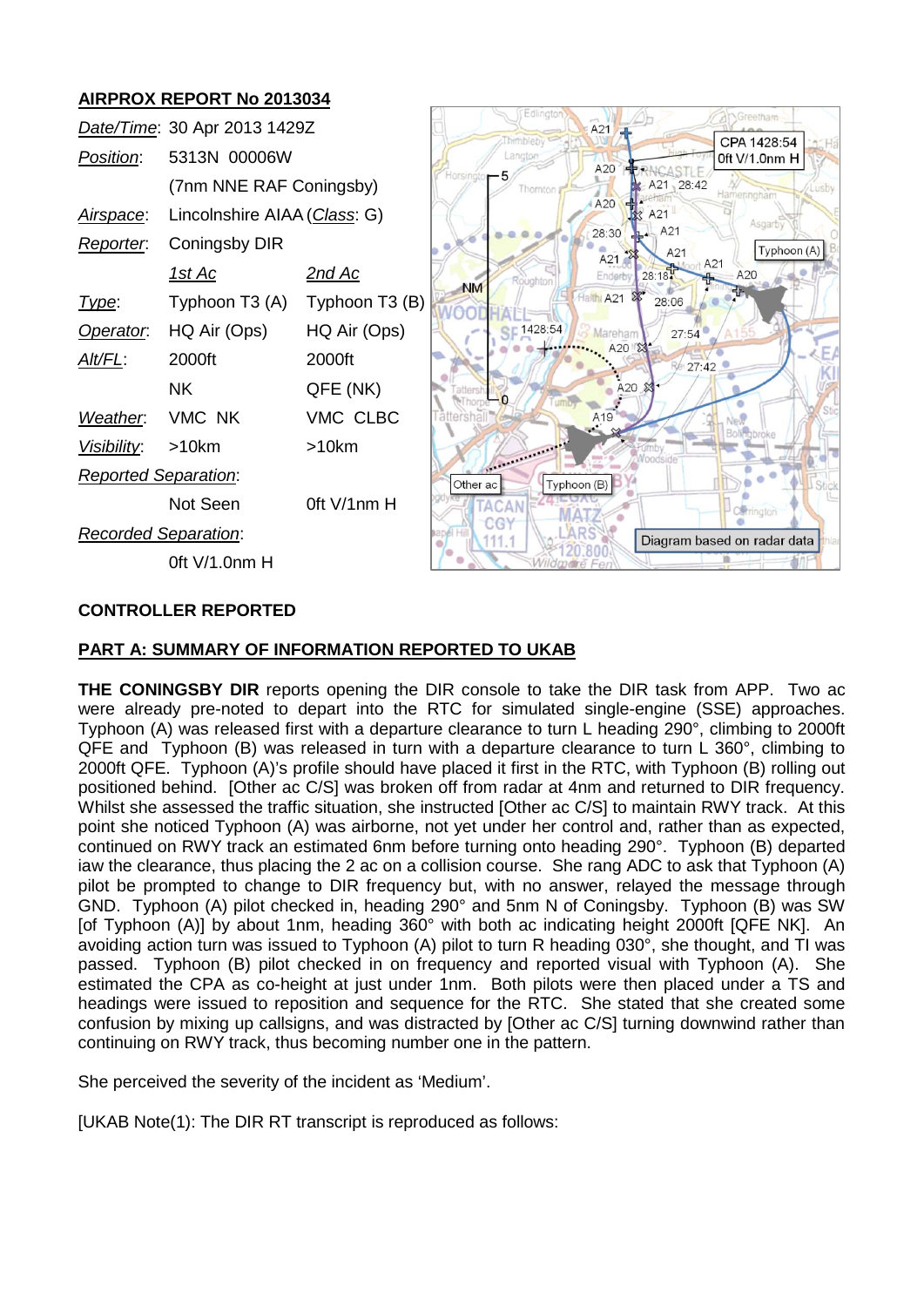| <b>From</b> | To          | <b>Speech transcription</b>                                                                                                                                                                                                      | <b>Time</b> |
|-------------|-------------|----------------------------------------------------------------------------------------------------------------------------------------------------------------------------------------------------------------------------------|-------------|
| <b>APP</b>  | Other ac    | [Other ac C/S] vectoring PAR RW25 correction RW07<br>procedure minimum 200                                                                                                                                                       | 14:20:29    |
| Other ac    | <b>APP</b>  | 200 for low approach for further, [Other ac C/S]                                                                                                                                                                                 | 14:20:35    |
| <b>APP</b>  | Other ac    | Roger, after your low approach turn left heading 290<br>degrees, climb to height 2000 feet maintain squawk<br>and back to me stud 5                                                                                              | 14:20:38    |
| Other ac    | <b>APP</b>  | 290, 2000 feet, maintain squawk and stud 5, [Other ac<br>C/S <sub>1</sub>                                                                                                                                                        | 14:20:43    |
| <b>DIR</b>  | <b>ADC</b>  | <b>Director</b>                                                                                                                                                                                                                  | 14:22:32    |
| <b>ADC</b>  | <b>DIR</b>  | Request release [Typhoon (A) C/S]                                                                                                                                                                                                |             |
| <b>DIR</b>  | <b>ADC</b>  | I'm sorry which callsign?                                                                                                                                                                                                        |             |
| <b>ADC</b>  | <b>DIR</b>  | [Typhoon (A) C/S]                                                                                                                                                                                                                |             |
| <b>APP</b>  | Other ac    | [Other ac C/S] turn right heading 070 degrees                                                                                                                                                                                    | 14:22:40    |
| Other ac    | <b>APP</b>  | Right 070 degrees, [Other ac C/S]                                                                                                                                                                                                |             |
| <b>DIR</b>  | <b>ADC</b>  | [Typhoon (A) C/S] released                                                                                                                                                                                                       |             |
| <b>DIR</b>  | <b>ADC</b>  | (Some information is drowned out by approach<br>speaking on stud 5 to [Other ac C/S]) director stud 5,<br>director                                                                                                               |             |
| <b>DIR</b>  | <b>ADC</b>  | <b>Director</b>                                                                                                                                                                                                                  | 14:23:23    |
| <b>ADC</b>  | <b>DIR</b>  | Request release in turn [Typhoon (B) C/S] on a left 360                                                                                                                                                                          |             |
| <b>DIR</b>  | <b>ADC</b>  | [Typhoon (B) C/S], yeah 360 degrees is approved and<br>released                                                                                                                                                                  |             |
| <b>ADC</b>  | <b>DIR</b>  | And ok, level breaks in force                                                                                                                                                                                                    |             |
| <b>DIR</b>  | <b>ADC</b>  | Level breaks in force                                                                                                                                                                                                            |             |
| Other ac    | <b>DIR</b>  | Director, [Other ac C/S] with you 1026                                                                                                                                                                                           | 14:24:16    |
| <b>TDN</b>  | Other ac    | [Other ac C/S] Coningsby talkdown identified                                                                                                                                                                                     |             |
| <b>DIR</b>  | Typhoon (A) | [Typhoon (A) C/S], Coningsby                                                                                                                                                                                                     | 14:26:41    |
| Other ac    | <b>DIR</b>  | Director, [Other ac C/S] with you level now 2000 feet                                                                                                                                                                            | 14:27:16    |
| <b>DIR</b>  | Other ac    | [Other ac C/S], Coningsby director identified 2000 feet<br>traffic service, maintain runway track initially, are you<br>visual with the departing traffic?                                                                       | 14:27:20    |
| Other ac    | <b>DIR</b>  | One in my 12 o'clock about 2 miles, [Other ac C/S]                                                                                                                                                                               | 14:27:30    |
| <b>DIR</b>  | Other ac    | Roger                                                                                                                                                                                                                            | 14:27:32    |
| <b>DIR</b>  | Typhoon (A) | [Typhoon (A) C/S], Coningsby director                                                                                                                                                                                            | 14:27:34    |
| Typhoon (A) | <b>DIR</b>  | Coningsby director [Typhoon (A) C/S]'s level 2000 feet<br>with you traffic service                                                                                                                                               | 14:27:38    |
| <b>DIR</b>  | Typhoon (A) | [Typhoon (A) C/S] Coningsby director identified<br>avoiding action turn right heading 010 degrees,<br>previously called traffic was south west 2 miles tracking<br>north similar height, what type of service do you<br>require? | 14:27:42    |
| Typhoon (A) | <b>DIR</b>  | Right onto 010 and traffic service, [Typhoon (A) C/S]                                                                                                                                                                            | 14:27:24    |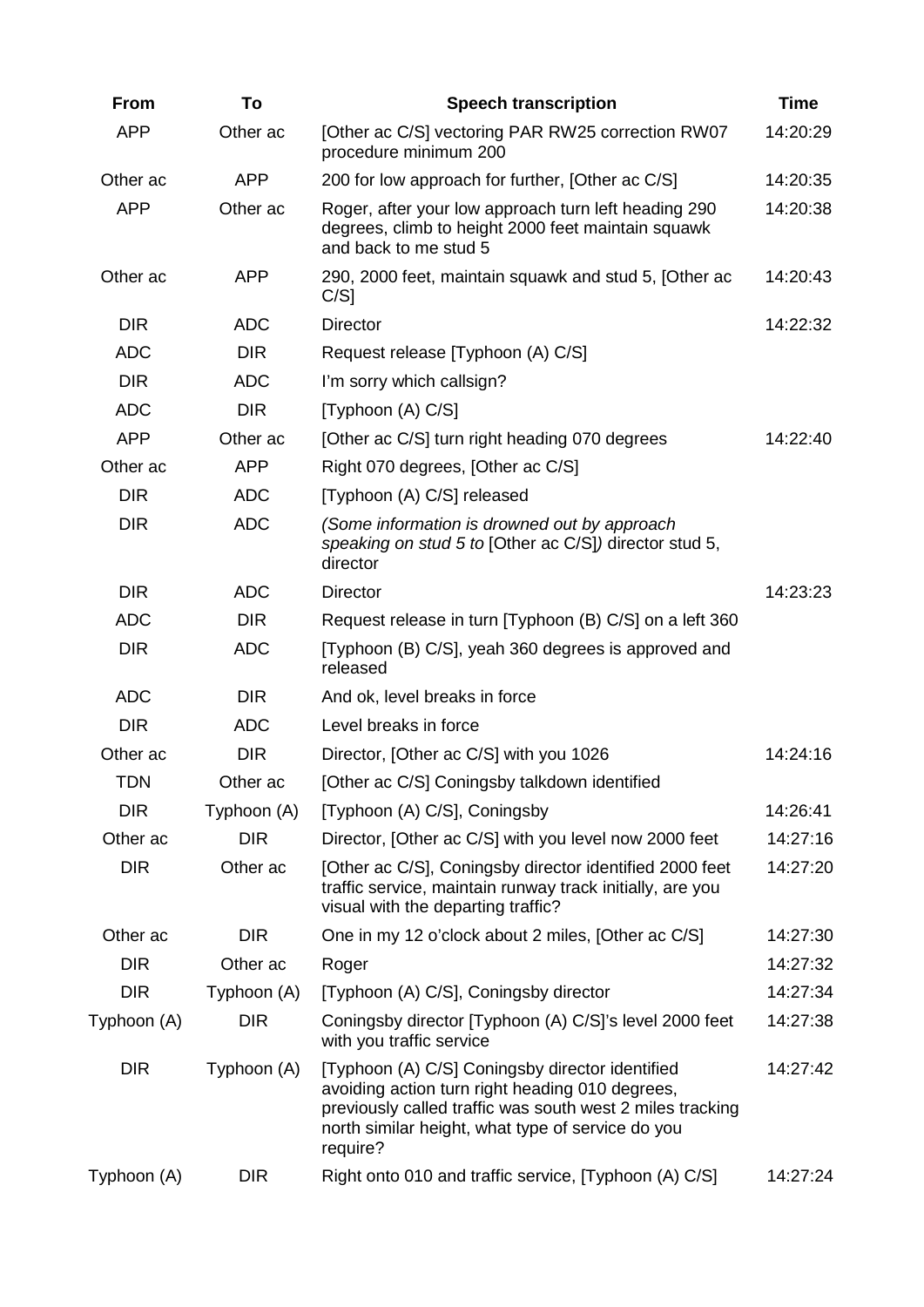| <b>DIR</b>  | Typhoon (A) | [Typhoon (A) C/S] are you visual with the traffic<br>immediately south 2 miles similar type? | 14:27:59  |
|-------------|-------------|----------------------------------------------------------------------------------------------|-----------|
| Typhoon (B) | <b>DIR</b>  | [Typhoon (B) C/S] is visual [Typhoon (A) C/S] nose 1<br>mile and will remain (inaudible)     | 14:28:04  |
| <b>DIR</b>  | Typhoon (B) | Roger thank you                                                                              | 14:28:11  |
| <b>DIR</b>  | Typhoon (A) | [Typhoon (A) C/S], [Typhoon (B) C/S] will pass behind<br>vou                                 | 14:28:15  |
| Typhoon (A) | <b>DIR</b>  | That's copied [Typhoon (A) C/S]                                                              | 14:28:22] |

[UKAB Note(2): An ATS was not established with either pilot until after CPA]

**THE CONINGSBY SUP** reports being positioned in the ACR when the APP controller received several inputs and it became apparent that the traffic level was about to increase. He asked the only available qualified controller to open the DIR position and instructed the trainee PAR controller, who was in the process of passing break-off instructions to [Other ac C/S] at 4nm because of the departing traffic, to instruct the pilot to contact the DIR for his further approach. Concurrently, he moved 2 pre-notes across from the APP controller to the DIR position as the ADC was requesting release. The climb-out details on the flight strips for these ac indicated they were deconflicted on departure. [Other ac C/S] had been instructed to fly through deadside and the weather conditions were good. The DIR attempted to contact the departing [Typhoon] pilots as they turned towards each other, but unfortunately they were late checking-in on frequency and landlines between the VCR and ACR were busy. He then supported the DIR with liaison calls, reducing her workload and allowing her to resolve the confliction.

**THE CONINGSBY ADC** reports being unaware that he was required to complete a DASOR as the incident had occurred on DIR frequency. Consequently, his DASOR was not filed until some weeks after the incident. He recalled that the session was very busy but that he felt he had coped well and did not feel overwhelmed at any time. He recalled breaking off the [Other ac C/S] and the first Typhoon [(A)] 'extending upwind', but that the Typhoon pilot had already switched to DIR, so he thought nothing of it.

**THE TYPHOON (A) PILOT** reports operating as the rear-seat captain of a student sortie, the student pilot's first 'live' sortie in the Typhoon. He was operating under IFR in VMC with a TS from DIR [277.500MHz], he thought. The grey camouflaged ac had navigation lights and HISLs selected on, as was the SSR transponder with Modes A and C. Departure details were passed for a Simulated Single Engine Failure After Take-Off (SSEFATO) into the RTC. Clearance was received from Coningsby Ground for a L turn-out, heading 290°, and climb to 2000ft. After take-off the student pilot (PF) climbed to 2000ft, actioned the simulated emergency drills and decelerated to pattern speed of 230kt. A L turn was initiated at 5nm [from Coningsby] on to 290°. He prompted the student to switch to DIR frequency and noted that they were 'late' in doing so. On selecting DIR frequency, the check in was further delayed by another ac communicating with DIR. Immediately after checking in he received an avoiding action turn onto 030° to deconflict from traffic to the SW [Typhoon (B)].

He assessed the risk of collision as 'Medium'.

**THE TYPHOON (B) PILOT** reports operating as the rear-seat captain of a student sortie. He was operating under IFR in VMC with a TS from DIR, he thought. The grey camouflaged ac had navigation lights and HISLs selected on, as was the SSR transponder with Modes A and C. He was in the second of 2 ac (amongst other ac in the vicinity) that departed Coningsby on a non-standard IFR departure from RW07 into the RTC, separated by about 50sec. The first ac [Typhoon (A)] was given a departure clearance to turn onto a W'ly heading at 2000ft whilst he was given a N'ly heading at the same height. After completing initial SSEFATO simulated emergency drills, he prompted the student (PF) to change to DIR frequency. Listening to RT, and using the radar, he quickly became aware of another ac on a converging heading at the same height. He saw the other ac at about 1.5nm in the R 1 o'clock position and transmitted that he was visual with the traffic and that he would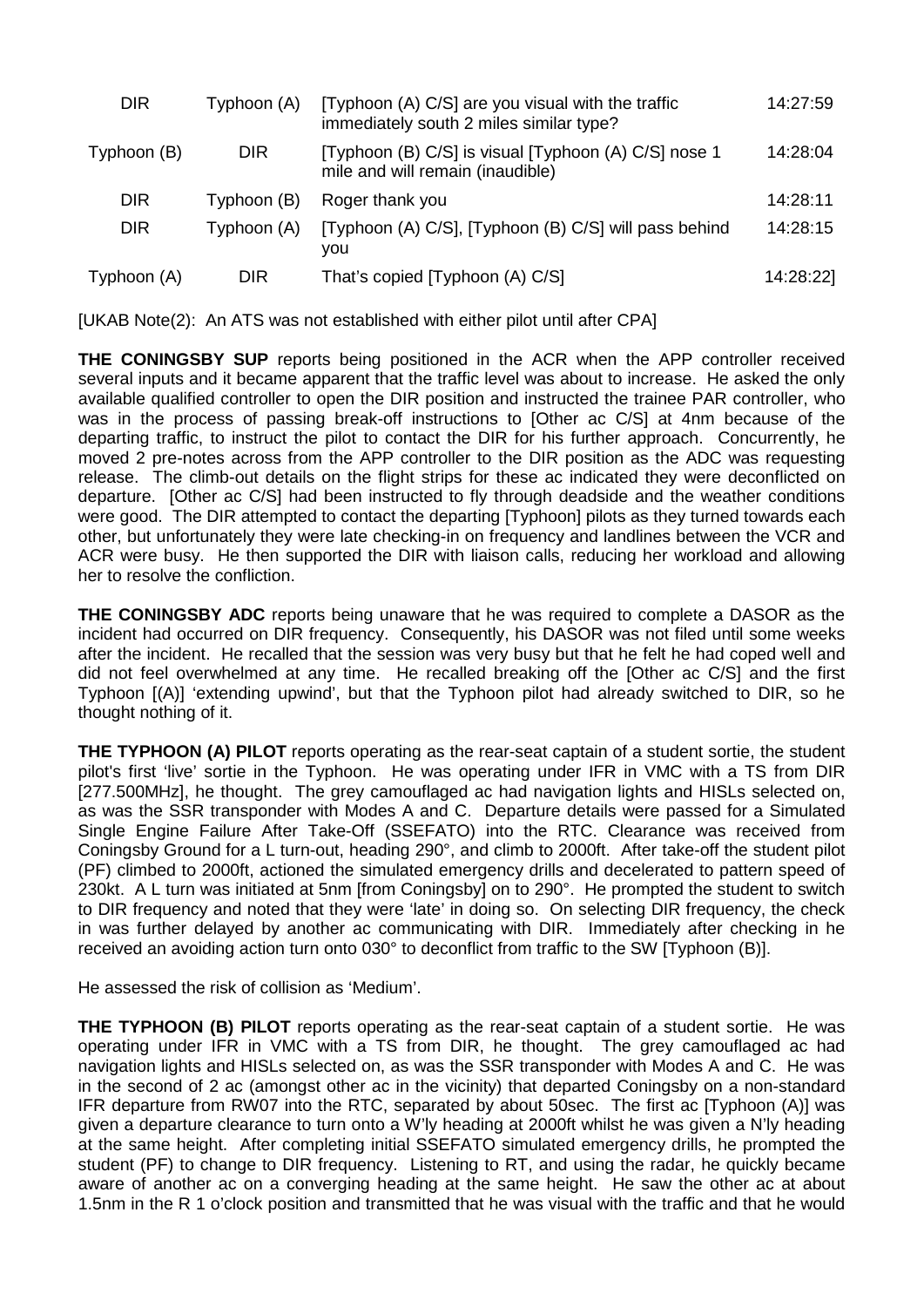remain clear. He estimated the CPA as just under 1nm and at the same height. Both ac were then controlled by the Director to assure safe de-confliction within the instrument pattern. He stated that he became aware that an Airprox would be submitted by ATC after landing and that a separate DASOR was not required by him or the other ac captain.

He assessed the risk of collision as 'Low'.

[UKAB Note(3): The Coningsby weather was recorded as follows: METAR EGXC 301450Z 08009KT 9999 SCT042 10/M00 Q1027 BLU NOSIG]

**BM SAFETY POLICY AND ASSURANCE** reports that the Airprox occurred 4.7nm NE of RAF Coningsby (CGY) at 1428:19 on 30 Apr 13, between Typhoon (A) and Typhoon (B). Both ac were departing CGY from RW07 into the RTC under IFR and conducting a SSEFATO. Whilst the incident occurred with both ac on the DIR frequency, neither ac was formally in receipt of an ATS at the time of the Airprox.

All heights/altitudes quoted are based upon SSR Mode C from the radar replay unless otherwise stated. There was approximately a 400ft pressure difference between the CGY QFE and the SAS, on which the radar replay is based; thus, ac indicating 1600ft SSR Mode C were at 2000ft CGY QFE.

Both ac were crewed with students and instructor pilots and reported unlimited visibility, with the instructor in Typhoon (A) reporting FEW clouds at 4000ft. The student in Typhoon (A) was flying the first live sortie in the ac, with previous conversion exercises having been flown in the simulator. DIR related that she opened the control position around 5min prior to the incident, due to increasing workload within the ACR, and described the workload and complexity of the task as moderate. The DIR was first noted on the transcript at 1422:32, approving the release of Typhoon (A) via landline to the ADC.

Typhoon (A) pilot was cleared to depart on a non-standard departure (NSD), heading 290°, climbing to 2000ft QFE; Typhoon (B) pilot was cleared to depart on a NSD, heading 360°, climbing to 2000ft QFE. The CGY FOB, Order 4, Para 11 states that when flying NSDs, 'Due to Terrain Safe Level Chart restrictions, turns are not to be commenced until passing 1200ft QFE'.

The SUP reported opening the DIR position due to increasing traffic levels and passed flight strips containing the climb-out details for Typhoon (A) and Typhoon (B) to the incoming DIR. The SUP noted that the 'climb-out details on the flight strips for these ac indicated [that] they were deconflicted on departure'. DIR reported that both ac were pre-noted as conducting a SSEFATO; however, subsequent investigation has determined that the flight strips handed to DIR were not annotated as conducting a SSEFATO. Investigation by the Station Flight Safety Officer has determined that aircrews are not required by the FOB to notify ATC that they intend to conduct SSEFATO. Moreover, subsequent to completing the DASOR, DIR related that ATC anticipated all Typhoons that departed straight into the RTC would conduct SSEFATOs; however, this was not incorporated within the FOB.

The incident sequence effectively commenced at 1424:37, as the ADC advised Typhoon (A) pilot, "*… clear for take-off, wind 1-0-0-1-1*", which was acknowledged correctly. At 1425:56, 1min 19sec later, the ADC cleared Typhoon (B) pilot to take off, which was acknowledged correctly. Shortly before this point, at 1425:54, Typhoon (A) became visible on the radar replay, 1.2nm ENE of the Aerodrome Reference Point (ARP), indicating a climb through altitude 500ft (approximately 100ft on the CGY QFE). Figure 1 depicts the aerodrome layout, with the ARP marked 'CGY', in the centre of the main RWY.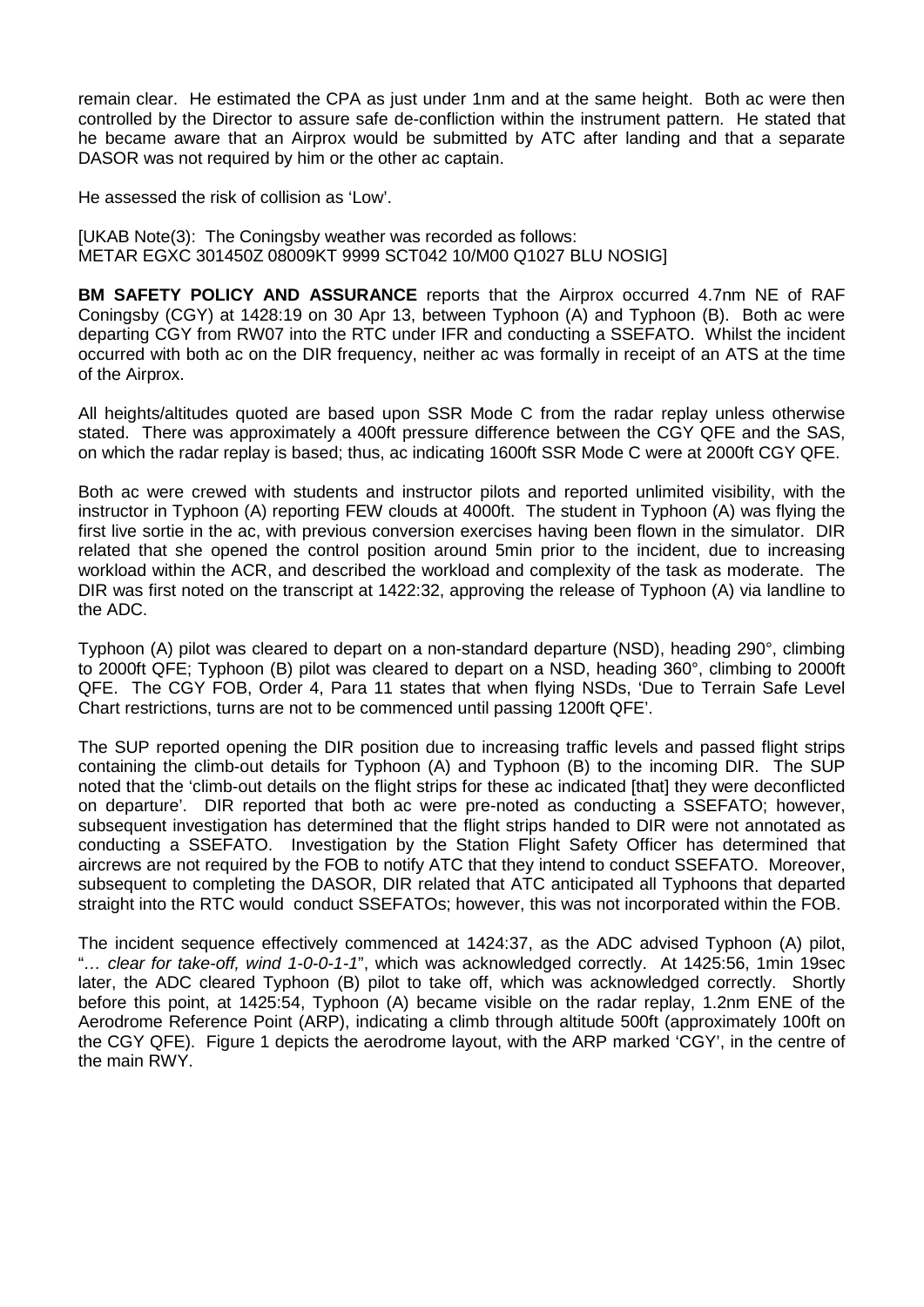

Figure 1: Aerodrome Layout at RAF Coningsby

By 1426:41, DIR had become conscious that Typhoon (A) was airborne, 5.2nm ENE of the ARP, not yet in communication with her, and attempted to raise Typhoon (A) pilot on RT; this was DIR's first transmission on the RT since assuming the control position. At 1426:54, Typhoon (A) pilot commenced a LH turn to downwind, indicating level at height 2000ft CGY QFE, 6.2nm ENE of the ARP. Shortly after, at 1426:57, the pilot advised the ADC that they were switching, "*over to stud 5*", the DIR frequency. The instructor pilot acknowledged in the DASOR that he 'prompted the student pilot to switch … we were late to switch across'. Whilst Typhoon (A) pilot's turn downwind was in accordance with the FOB, in that it was above 1200ft CGY QFE, following discussion with CGY ATC personnel, it was perceived by them to have been late. CGY ATC experience with Typhoon SSEFATO was that little observable climb/turn performance decrement was discernible on radar (vs a normal departure) and that their expectation, based on experience, is that pilots will turn on passing 1200ft QFE and thus be closer to the A/D than Typhoon (A) was.

At 1427:02, DIR contacted the ADC on landline requesting, "*can you send* [Typhoon (A) C/S] *stud 5 please*". At 1427:14, Typhoon (B) became visible on the radar replay, 0.8nm ENE of the ARP, indicating a climb through height 200ft; Typhoon (A) was 5.8nm NE of Typhoon (B), in a LH turn through NNW. Between 1427:16 and 1427:32, DIR was involved in a continuous exchange of R/T with an unrelated ac that had been broken off from PAR and instructed to fly through deadside for a further IFR approach. At 1427:34, DIR again attempted to raise Typhoon (A) pilot on R/T, receiving the pilot's initial call at 1427:38. At this point, Typhoon (B) had commenced a LH turn on to N, 2.8nm ENE of the ARP and 3.5nm SW of Typhoon (A), indicating a climb through height 1400ft. Given the response delay of SSR Mode C, this accords with the Typhoon (B) instructor pilot's statement that they had 'turned at 1200ft'.

DIR responded to Typhoon (A) immediately stating, "[Typhoon (A) C/S] *Coningsby Director, identified, avoiding action, turn right heading 0-1-0 degrees, previously called traffic was south-west, 2 miles, tracking north, similar height. What type of service do you require*". Figure 2 depicts the incident geometry at this point; SSR3A 1747 is Typhoon (A), SSR3A and 1733 is Typhoon (B).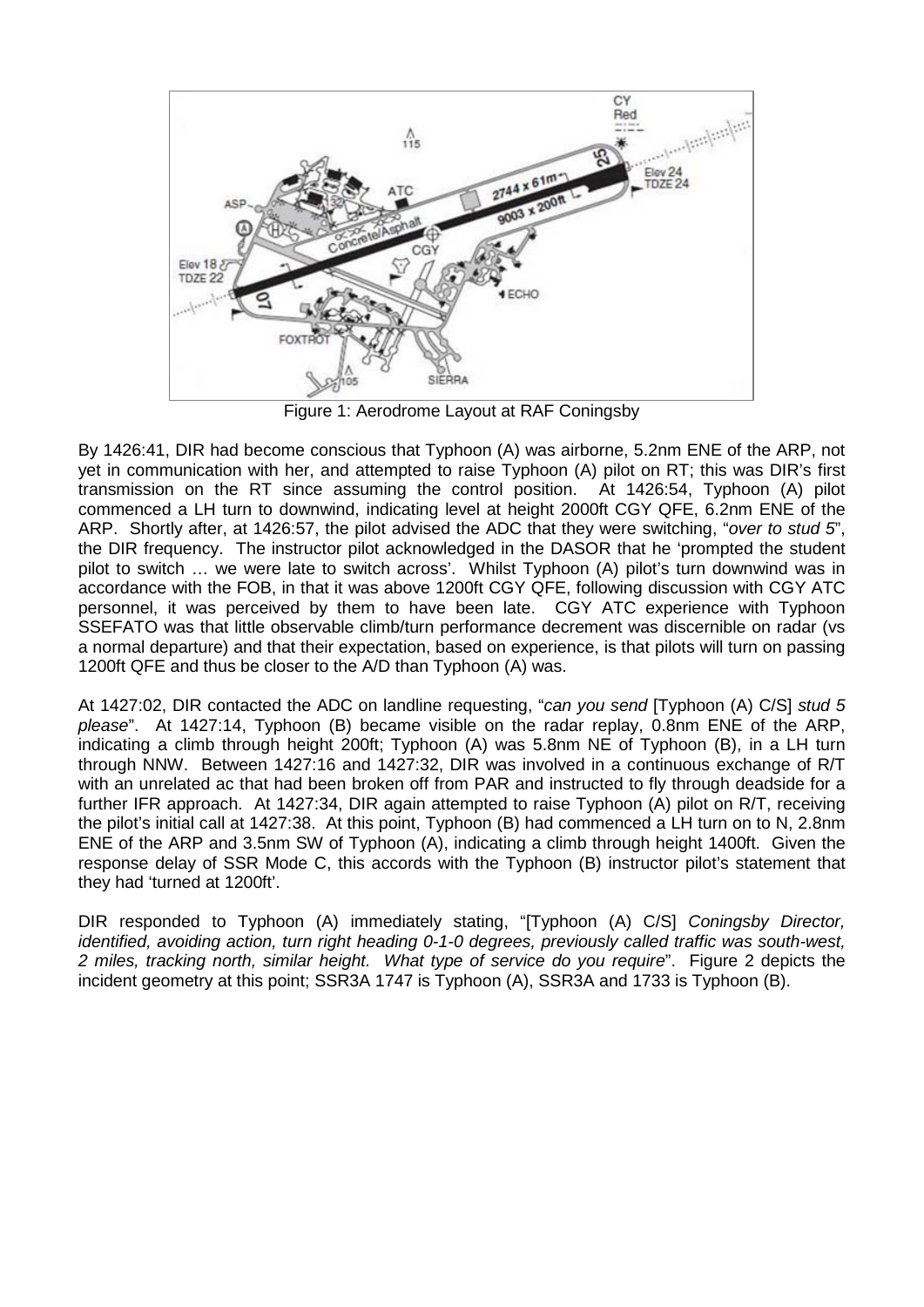

Figure 2: Incident Geometry at 1427:42.

At 1427:54, the pilot of Typhoon (A) read back the avoiding action instruction and requested a TS. DIR then asked whether they were, "*visual with the traffic immediately south, 2 miles, similar type*". During DIR's transmission, at 1428:02, Typhoon (A)'s response to the avoiding action became evident on the radar replay and, at 1428:04, Typhoon (B) pilot responded to DIR's question to Typhoon (A), by advising DIR that he was, "*visual* [Typhoon (A) C/S] *nose 1 mile and will remain out of his way this time*". At this point Typhoon (B) pilot had not been able to make an initial call on the DIR frequency, having left the ADC frequency at 1427:37. DIR acknowledged Typhoon (B) pilot and advised Typhoon (A) that Typhoon (B) would pass behind. Whilst the CPA occurred at 1429:04, as Typhoon (B) closed to 1nm behind Typhoon (A) at the same height, the incident had already been resolved.

The quick actions of the DIR, coupled with the use of AI radar and subsequent visual acquisition of Typhoon (A) by the instructor pilot of Typhoon (B), meant that, although separation was eroded, the situation did not deteriorate into a more serious incident. The fact that the incident occurred in VMC was a significant factor in determining a positive outcome. The Airprox occurred as the result of an unintended conflict of departure profiles between Typhoon (A) and Typhoon (B), following a delay by Typhoon (A) pilot in commencing the downwind turn. A contributory factor was the delay in Typhoon (A) pilot establishing RT communication with DIR and, potentially, that this was the student pilot's first live sortie on type; an aggravating factor was the timing of the exchange of RT between DIR and the unrelated ac, which served to further delay the establishment of 2-way RT between DIR and Typhoon (A).

CGY ATC had developed an expectation bias based on experience of previous Typhoon operations, such that ac conducting SSEFATO would have a similar departure profile to those conducting a 'routine' departure and that ac would turn on passing 1200ft and thus be closer to the A/D. Consequently, climb-out instructions were passed to aircrews on the expectation that the ac would depart in accordance with this profile. On this basis, the climb-out instructions passed to Typhoon (A) and Typhoon (B) were understandable and in accordance with local procedure and practice. However, it is reasonable to anticipate that a student pilot may continue on RWY track, in order to complete initial emergency actions, prior to turning downwind. Under these circumstances and, as happened in this incident, the system then 'fails unsafe'. It is worthy of note that whilst CGY ATC personnel anticipate that Typhoons departing immediately into the RTC will conduct a SSEFATO, there is no formal notification of this to ATC.

# Recommendations

BM SPA has highlighted the findings from this investigation to the HQ Air Gp STARs, requesting that they determine the applicability of the issues raised by this incident to their operations.